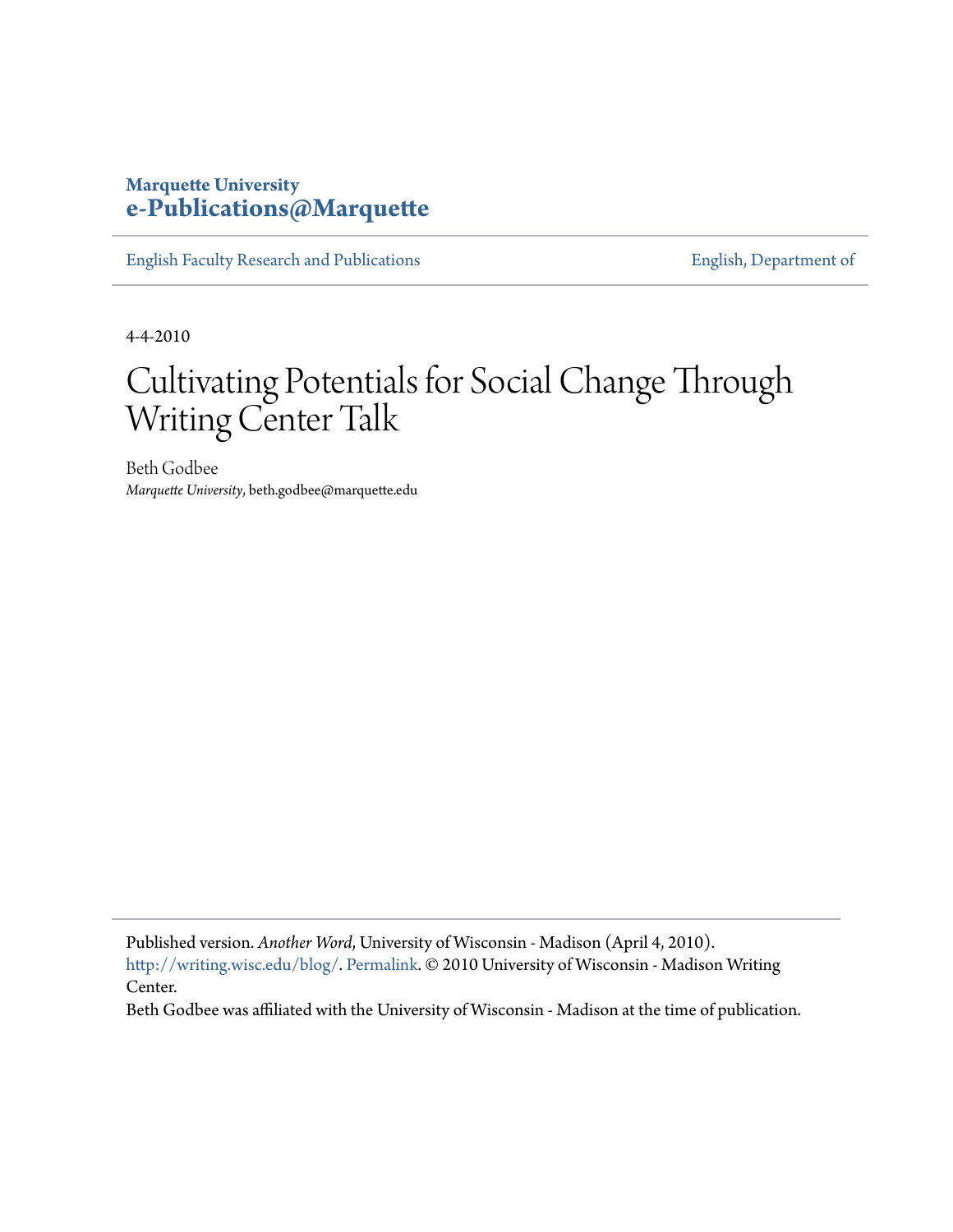## **Cultivating Potentials for Social Change Through Writing Center Talk**



This week I invite you to join in a discussion I'm facilitating through the Madison Area Writing Center Colloquium. On Tuesday, April 6th (5:30-7:00pm, Helen C. White Hall 6176, the University of Wisconsin-Madison), I'll be facilitating a workshop titled "Cultivating Potentials for Social Change," and throughout the week, I'll be responding to and inviting readers to discuss these questions:

- Why do you value writing center conferencing, and what do you see as exciting possibilities in this talk?
- What might "social change" look like in a writing conference?
- Have you, for example, through writing center conferencing, built a cross-racial relationship, come to better understand and redistribute power, come to think more critically or with commitment about issues of injustice and equity?

My research is aimed at identifying and documenting empirically social change *as a process*, occurring *in the moment*, *through talk* about writing. Based on close analysis of interaction, I suggest strategies for cultivating social change in our teaching and tutor education.

Although social change is often thought of in terms of large-group efforts and wide-reaching social movements, I see that there is potential for making change through sustained and deeply intimate interactions as writers work together over time. This process of social change arises in talk about writing, which invites views into writers' everyday circumstances and allows writers to practice more equitable ways of interacting with others.

In this sense, writing collaborations can be understood as occasions with the capacity for social change, for tapping into at least three potentials: (1) raising critical consciousness, (2) restructuring power relations, and (3) developing affiliative relationships-all of which emerge as writers identify with and come to understand others' lived experiences and material realities.

For the colloquium, I address the potential of building affiliative relationships, which may arise when writers develop close, collaborative relationships, if not friendships, through storytelling and caring for each other over time. To hone in even further, I describe just one way I see writers enacting this potential, and that's through what conversation analyst Gail Jefferson calls "troubles talk."